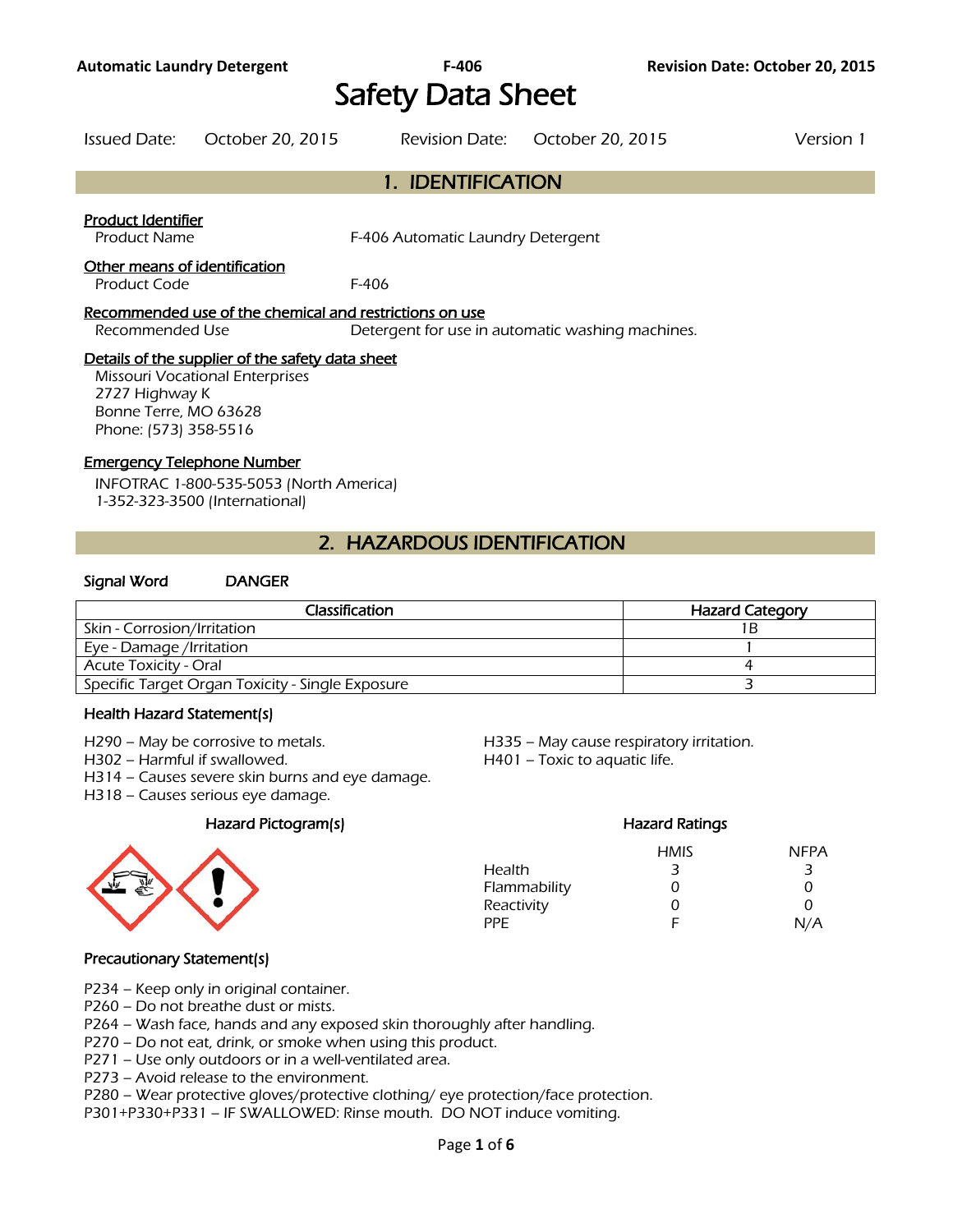P303+P361+P353 – IF ON SKIN (or hair): Remove/Take off immediately all contaminated clothing. Rinse skin with water/shower.

P304+P340 – IF INHALED: Remove victim to fresh air and keep at rest in a position comfortable for breathing. P305+P351+P338 – IF IN EYES: Rinse cautiously with water for several minutes. Remove contact lenses, if present and easy to do. Continue rinsing.

P310 – Immediately call a POISON CENTER or doctor/physician.

P391 – Collect spillage.

P403+P233 – Store in a well-ventilated place. Keep container tightly closed.

P405 – Store locked up.

P406 – Store in a corrosive resistant container with a resistant inner liner.

P501 – Dispose of contents and container in accordance with applicable local, regional, national, and/or international regulations.

#### Potential Health Effects

| <b>Skin Contact</b> | May cause skin corrosion/irritation/burns. |
|---------------------|--------------------------------------------|
| Eye Contact         | May cause eye damage.                      |
| Inhalation          | May cause respiratory irritation.          |
| Ingestion           | May be harmful if swallowed.               |

# 3. COMPOSITION/INFORMATION ON INGREDIENT

| <b>Chemical Name/Pure Substance</b> | CAS#            | Weight-%  |
|-------------------------------------|-----------------|-----------|
| Sodium Carbonate Anhydrous          | 497-19-8        | 55-60     |
| Sodium Metasilicate Anhydrous       | 6834-92-0       | $5 - 10$  |
| Sodium Tripolyphosphate Anhydrous   | 7758-29-4       | $20 - 25$ |
| Valfor 100                          | 1318-02-1       | $5 - 10$  |
| Sodium Carboxymethyl Cellulose      | $9004 - 32 - 4$ | $1-5$     |
| T-DET LF 416                        | 68987-81-5      | $0 - 2$   |
|                                     |                 |           |

\*\*If Chemical Name/CAS No is "proprietary" and/or Weight-% is listed as a range, the specific chemical identity and/or percentage of composition has been withheld as a trade secret.

## 4. FIRST-AID MEASURES

- Eye Contact Rinse cautiously with water for several minutes. Remove contact lenses, if present and easy to do. Continue rinsing for at least 15 total minutes.. Get medical advice/attention.
- Skin Contact Brush off excess chemical and immediately flush contaminated areas with plenty of water. Take off contaminated clothing. Wash contaminated clothing before reuse. If skin irritation persists, call a physician.
- **Inhalation** Remove victim to fresh air and keep at rest in a position comfortable for breathing. Call a POISON CENTER or doctor/physician if you feel unwell.
- Ingestion Rinse mouth. Do NOT induce vomiting. Call a POISON CENTER or doctor/physician if you feel unwell. If vomiting occurs, give water to further dilute the chemical.

#### Most important symptoms and effects

Symptoms Prolonged contact may cause painful stinging or burning of eyes and lids, watering of eye,<br>Symptoms and irritation. Prolonged contact may over saves severe skip irritation or mild burn and irritation. Prolonged contact may even cause severe skin irritation or mild burn.

# 5. FIRE-FIGHTING MEASURES

## Extinguishing Media

Suitable Extinguishing Media: Water spray, dry chemical, foam. Unsuitable Extinguishing Media: Not determined.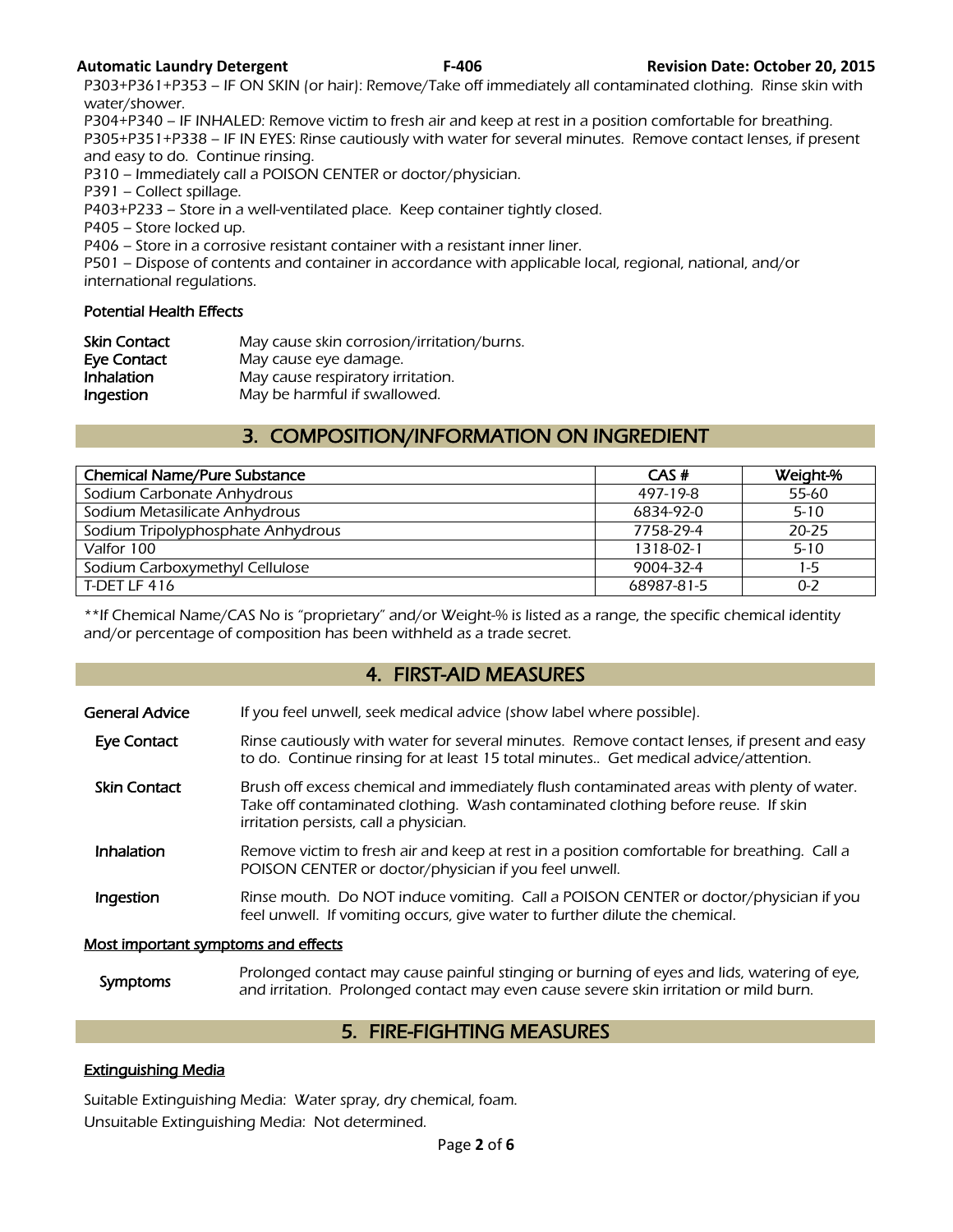#### Specific Hazards Arising from the Chemical

Components of this product may decompose upon heating to produce corrosive and/or toxic fumes.

#### Protective equipment and precautions for firefighters

As in any fire, wear self-contained breathing apparatus pressure-demand, MSHA/NIOSH (approved or equivalent) and full protective gear.

# 6. ACCIDENTAL RELEASE MEASURES

#### Personal precautions, protective equipment and emergency procedures

| Personal precautions                              | Do not get in eyes, on skin, or on clothing. Avoid creation of dust. Avoid<br>breathing dust. Do not eat, drink, or smoke in areas where this material is<br>used. Wash thoroughly after handling. Wet material may pose a slipping<br>hazard. |  |  |  |
|---------------------------------------------------|------------------------------------------------------------------------------------------------------------------------------------------------------------------------------------------------------------------------------------------------|--|--|--|
| <b>Environmental precautions</b>                  | Do not flush into surface water or sanitary sewer system. See Section 12<br>for additional ecological information.                                                                                                                             |  |  |  |
| Methods and material for containment and clean up |                                                                                                                                                                                                                                                |  |  |  |
| <b>Methods for Containment</b>                    | Prevent further leakage or spillage if safe to do so.                                                                                                                                                                                          |  |  |  |
| Methods for Clean up                              | Shovel dry material into suitable container. Vacuum any remaining<br>material into a suitable container. Liquid material may be removed with a                                                                                                 |  |  |  |

# 7. HANDLING AND STORAGE

vacuum truck. Wet material is slippery under foot.

#### Precautions for safe handling

Handle in accordance with good industrial hygiene and safety practice. Use only in well ventilated areas. Do not breathe dust. Wash face, hands, and any exposed skin thoroughly after handling. Use personal protection recommended in Section 8.

#### Conditions for safe storage, including any incompatibilities

Storage Conditions Keep containers tightly closed in a dry, cool and well-ventilated place. Store locked up. Incompatible Materials Can generate heat when mixed with acids. When wet, flammable hydrogen gas may be produced from prolonged contact with alkali sensitive metals such as: aluminum, brass, bronze, copper, lead, tin, zinc.

# 8. EXPOSURE CONTROLS/PERSONAL PROTECTION

| <b>Chemical Name</b>                         | <b>ACGIH TLV</b>                                                                                     | <b>OSHA PEL</b>                                                                       | <b>NIOSH IDLH</b> |
|----------------------------------------------|------------------------------------------------------------------------------------------------------|---------------------------------------------------------------------------------------|-------------------|
| Sodium Tripolyphosphate<br>$(7758-29-4)$     | 10 mg/m <sup>3</sup> TWA (inhalable<br>particles), 3 mg/m <sup>3</sup> TWA<br>(respirable particles) | 15 mg/m $^{\rm 3}$ TWA (total dust), 5<br>mg/m <sup>3</sup> TWA (respirable fraction) |                   |
| Sodium Metasilicate<br>Anhydrous (6834-92-0) |                                                                                                      | 2 mg/m <sup>3</sup> TWA                                                               |                   |

#### Appropriate engineering controls

Engineering Controls Apply technical measures to comply with the occupational exposure limits.

#### Individual protection measures, such as personal protective equipment

Eye/Face Protection Wear approved safety goggles. Skin and Body Protection Wear appropriate clothing to prevent repeated or prolonged skin contact.

Ensure adequate ventilation, especially in confined areas. For limited<br>Respiratory Protection exposure use a N95 dust mask.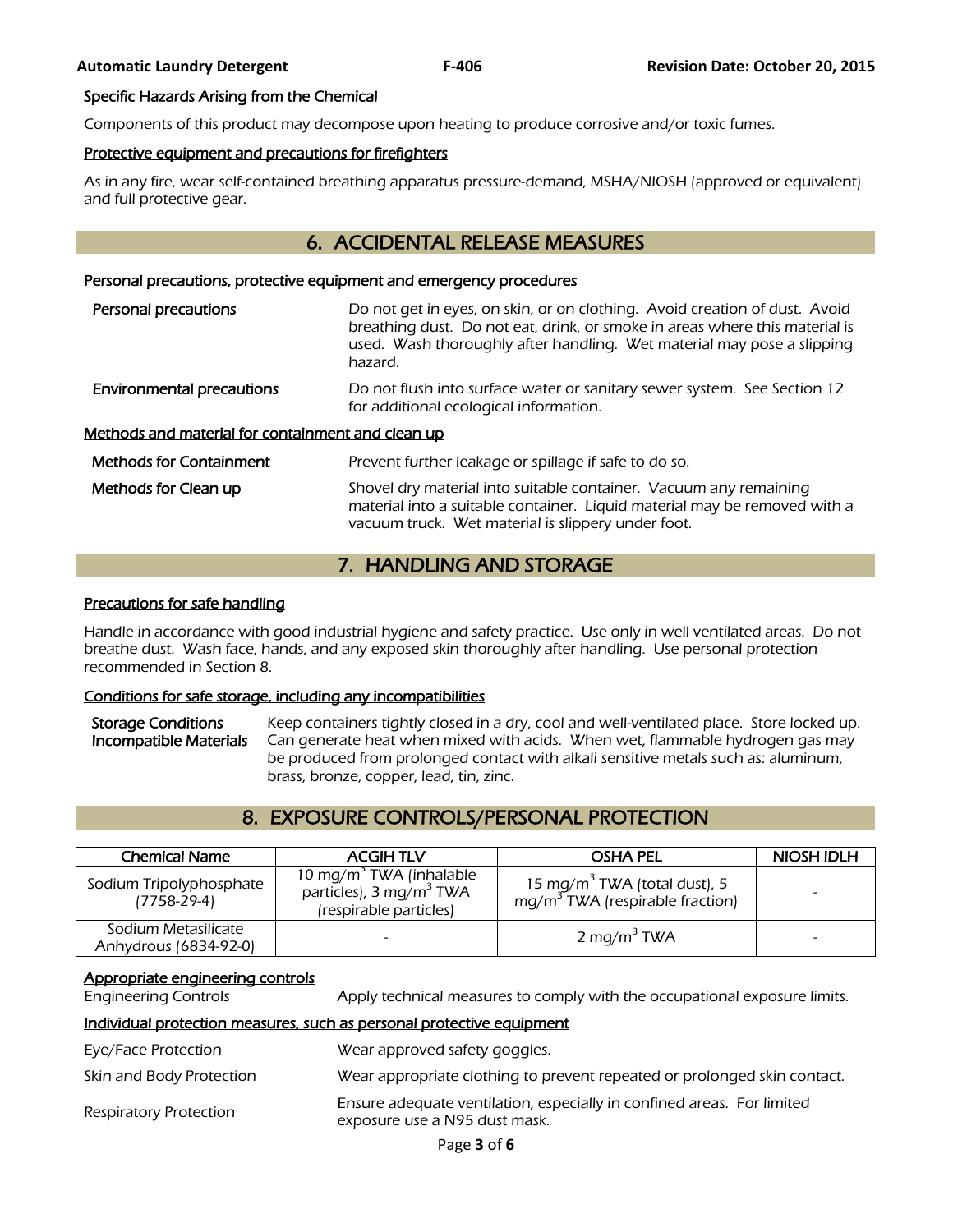#### **Automatic Laundry Detergent F-406 Revision Date: October 20, 2015**

General Hygiene Considerations

Do not eat, drink, or smoke when using this product. Wash contaminated clothing before reuse. Handle in accordance with good industrial hygiene and safety practice.

# 9. PHYSICAL AND CHEMICAL PROPERTIES

#### **Appearance**

| <b>Physical State</b><br>Color             | Solid<br><b>White</b>                                                                                                                                                                                                                      | Odor<br><b>Odor Threshold</b> | Odorless<br>Not Determined |  |
|--------------------------------------------|--------------------------------------------------------------------------------------------------------------------------------------------------------------------------------------------------------------------------------------------|-------------------------------|----------------------------|--|
| Property                                   | <b>Values</b>                                                                                                                                                                                                                              | <b>Remarks - Method</b>       |                            |  |
|                                            |                                                                                                                                                                                                                                            |                               |                            |  |
| рH                                         | Approx. 12                                                                                                                                                                                                                                 | 1% solution                   |                            |  |
| Melting Point/Freezing Point               | Not determined                                                                                                                                                                                                                             |                               |                            |  |
| <b>Boiling Point/Boiling Range</b>         | Not determined                                                                                                                                                                                                                             |                               |                            |  |
| Flash Point                                | Not determined                                                                                                                                                                                                                             |                               |                            |  |
| <b>Evaporation Rate</b>                    | Not determined                                                                                                                                                                                                                             |                               |                            |  |
| Flammability (Solid, Gas)                  | Non-flammable                                                                                                                                                                                                                              |                               |                            |  |
| <b>Upper Flammability Limits</b>           | Not determined                                                                                                                                                                                                                             |                               |                            |  |
| <b>Lower Flammability Limits</b>           | Not determined                                                                                                                                                                                                                             |                               |                            |  |
| <b>Vapor Pressure</b>                      | Not determined                                                                                                                                                                                                                             |                               |                            |  |
| <b>Vapor Density</b>                       | Not determined                                                                                                                                                                                                                             |                               |                            |  |
| <b>Specific Gravity</b>                    | Not determined                                                                                                                                                                                                                             |                               |                            |  |
| <b>Water Solubility</b>                    | Complete                                                                                                                                                                                                                                   |                               |                            |  |
| Solubility in other solvents               | Not determined                                                                                                                                                                                                                             |                               |                            |  |
| <b>Partition Coefficient</b>               | Not determined                                                                                                                                                                                                                             |                               |                            |  |
| <b>Auto-ignition Temperature</b>           | Not determined                                                                                                                                                                                                                             |                               |                            |  |
| <b>Decomposition Temperature</b>           | Not determined                                                                                                                                                                                                                             |                               |                            |  |
| <b>Viscosity</b>                           | Not determined                                                                                                                                                                                                                             |                               |                            |  |
| <b>Explosive Properties</b>                | Not determined                                                                                                                                                                                                                             |                               |                            |  |
| <b>Oxidizing Properties</b>                | Not determined                                                                                                                                                                                                                             |                               |                            |  |
|                                            |                                                                                                                                                                                                                                            |                               |                            |  |
|                                            | <b>STABILITY AND REACTIVITY</b><br>10 <sub>1</sub>                                                                                                                                                                                         |                               |                            |  |
| Reactivity                                 | Not reactive under normal conditions.                                                                                                                                                                                                      |                               |                            |  |
| <b>Chemical Stability</b>                  | Stable at normal temperatures and pressures.                                                                                                                                                                                               |                               |                            |  |
|                                            |                                                                                                                                                                                                                                            |                               |                            |  |
| <b>Conditions to Avoid</b>                 | Exposure to air or moisture over prolonged periods. Dusting conditions.<br>Extreme heat. Extreme humidity.                                                                                                                                 |                               |                            |  |
| Incompatible materials                     | Can generate heat when mixed with acids. When wet, flammable hydrogen<br>gas may be produced from prolonged contact with alkali sensitive metals<br>such as: aluminum, brass, bronze, copper, lead, tin, zinc. Strong oxidizing<br>agents. |                               |                            |  |
| <b>Hazardous Decomposition</b><br>Products | Sodium oxides. Carbon oxides.                                                                                                                                                                                                              |                               |                            |  |
| <b>Hazardous Polymerization</b>            | Will not occur.                                                                                                                                                                                                                            |                               |                            |  |

# 11. TOXICOLOGICAL INFORMATION

#### Mixture Toxicity

I

Toxicological data have not been determined specifically for this product.

# 12. ECOLOGICAL INFORMATION

#### **Ectotoxicity**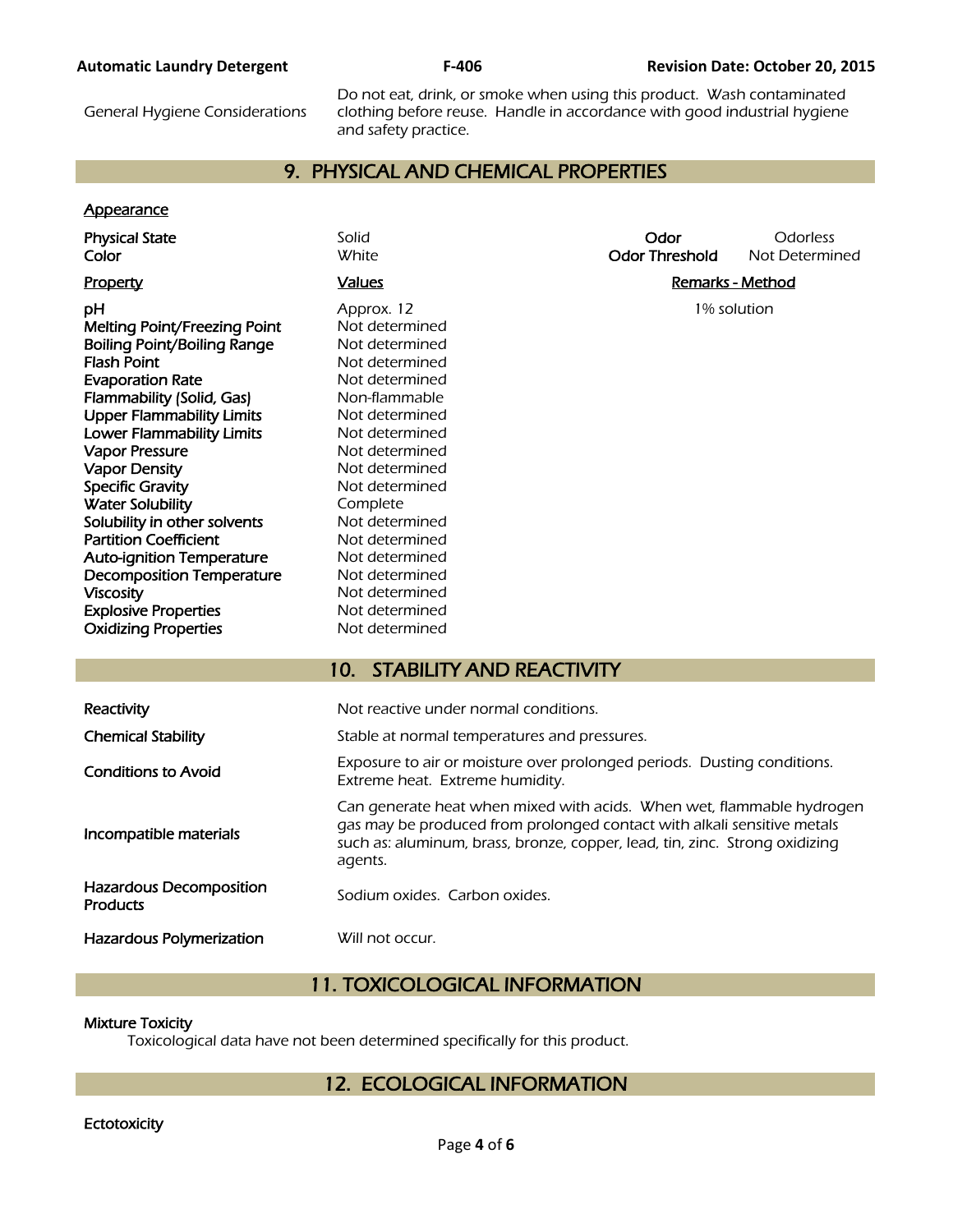Ecological studies have not been determined specifically for this product.

| <b>13. DISPOSAL CONSIDERATIONS</b>       |                                                                                                                          |  |  |  |
|------------------------------------------|--------------------------------------------------------------------------------------------------------------------------|--|--|--|
| Disposal Instructions                    | Dispose of in accordance with local, regional, national, and international<br>regulations.                               |  |  |  |
| Hazardous Waste Code                     | Not available.                                                                                                           |  |  |  |
| Waste from residues / unused<br>products | Reuse or recycle if possible. Dispose of in accordance with local, regional,<br>national, and international requlations. |  |  |  |
| <b>Contaminated Packaging</b>            | Dispose of in accordance with local, regional, national, and international<br>regulations.                               |  |  |  |

# 14. TRANSPORT INFORMATION

| Please see current shipping paper for most up to date shipping information,<br>including exemptions and special circumstances. |
|--------------------------------------------------------------------------------------------------------------------------------|
| UN3262<br>Corrosive solid, n.o.s.                                                                                              |
| 8                                                                                                                              |
| 8<br>8                                                                                                                         |
| 8                                                                                                                              |
| Ш<br>8                                                                                                                         |
|                                                                                                                                |

# 15. REGULATORY INFORMATION

#### U.S. Federal Regulations

Contents of this SDS comply with OSHA Hazard Communication Standard CFR 1910.1200.

#### OSHA Hazard Communication Standard (29 CFR 1910.1200)

( X ) Hazardous ( ) Non- Hazardous

#### SARA TITLE III

Section 302/304 Extremely Hazardous Substances: None. Section 311/312 (40CFR370) Hazardous Categories: Acute. Section 313 **Section 313** Contains the following SARA 313 Toxic Release Chemicals: None.

#### **CERCLA**

CERCLA Regulatory Based on the information supplied this product contains no substances regulated under CERCLA.

# State Regulations

# California Prop 65

 This product may contain the following ingredient(s) known to the state of California to cause cancer, birth defects or other reproductive harm: None based on information supplied.